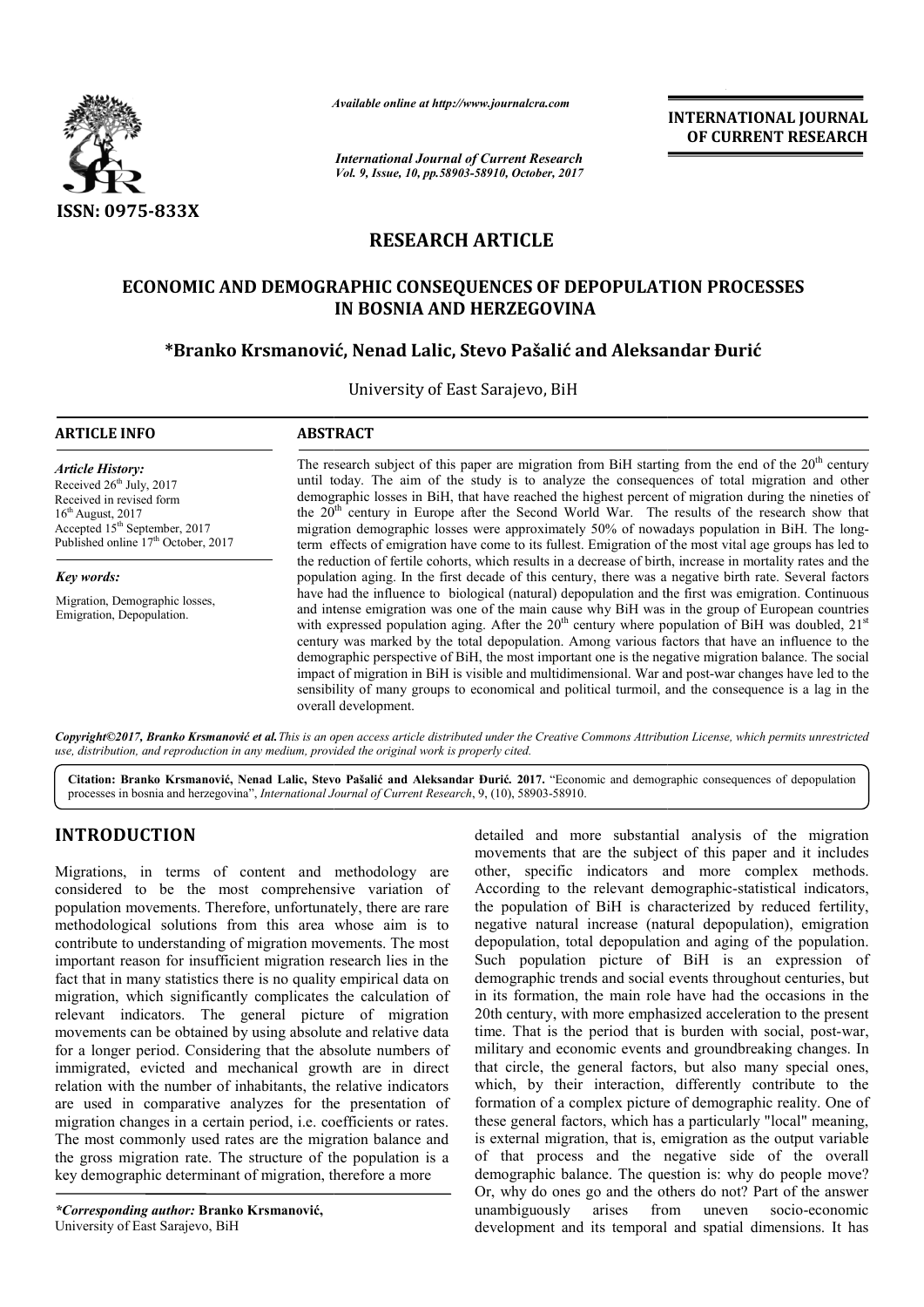been proven in numerous studies that economic factors are an important determinant of the population migration between the two areas. It is understood that other factors (which are sometimes prevailing) are not taken into account: naturalgeographic, social, cultural, political, and others. Since migration is a kind of innovation process, there is no doubt that disposing of information about the "outside world" is a precondition for migration. The availability of transport vehicles and technical-traffic revolutions have contributed to an increase in the propensity to seek out earnings and a better life in a foreign country. The role of information and the availability of transportation goods in the considered process leads to the conclusion that emigration is not always the largest from the poorest (peripheral) regions, as is usually thought. In the early phase of emigration, mostly wealthy ones, those who are more capable and more willing to risk, leave. Who will migrate, depends largely on the motives, preferences and opportunities of an individual or group, therefore, on an individual determinants. It should be noted that not all parts of a particular country participate equally in the "export" of the population. In the areas where the situation was intensified, the emigration has left the more difficult demographic, economic and other consequences.

As a constituent part of the overall population movement, migration affects: a) the size of the total population and its spatial distribution; b) the natural movement (birth and mortality); and c) the composition of the population: demographic, socioeconomic and cultural-anthropological (Nejašmić, 2005) . In addition, it should be emphasized that the emigration has two time effects: a) the momentum, which immediately reduces the number of inhabitants, and b) the long-term (delayed), which arises from the current one, and it is reflected in the fact that the population who leaves the homeland, at the same time " takes with them " future births, deaths, marriages and divorces that this population would have experience in their lifetime in the place of origin, if they had not migrate. Accordingly, the emigration-induced reduction of fertility cohorts leads to migrant's origin to a decrease in the birth rate, but also to an increase in the mortality rate, as the younger part of the population moves, which is at least less susceptible to the risk of death. The result is a reduction in natural growth, which can ultimately lead to natural depopulation. Nevertheless, it must be pointed out that at the early stage of emigration, it may have a beneficial effect in the short term, relatively it appears as a "demographic regulator" with a mild effect. It is widely known that (e)migration is of utmost importance for every country of the general public, population and ethnicity. In this paper we will consider the case of BiH in the period from 1948 to 2016, starting from its current territorial coverage. The focus is on the recognition of the significance of half-century emigration (dynamics, directions, scope) and its impact on the main demographic changes in BiH. The purpose of this work is to give a modest contribution to the general understanding of the population processes, and above all to contribute to the knowledge base on the demographic and economic development of the national space.

### **MATERIALS AND METHODS**

Several methodological difficulties arise in the study of demographic changes in the decades-long period in BiH. When asked about the number of emigrants in such a long period, it is difficult to precisely respond. In many countries, researchers

have difficulty with static property about migration. This is a particular problem in BiH. The main reason is the lack of any data. External migration is generally the worldwide worsttracked part of demographic statistics, although this profession of spatial mobility has a great interest in the profession and politics. Obviously there is a gap between interests and opportunities. In the absence of accurate data necessary for determining the balance of migration flows, the migration balance is calculated. This has been done in this paper. This is a comparative or vitalistic method of migration research based on the total movement of the population and the natural change between the two censuses. The migration hall (S) is obtained from the form:

 $S = P2 - (PI + i)$ ,

Where P2 is the number of inhabitants of a particular area at the end of the observed period, P1 is the number of inhabitants at the beginning of the period, and j is the natural change (difference in the number of live and dead) in the observed period. Therefore, data from the population census and demographic (vital) statistics are used. The difference between the actual number of inhabitants (P2) and the (expected) population is calculated that the population between the two censuses grew (or decreased) only based on the natural change  $(P1 + i)$ . The result is the difference between the number of immigrants and emigrants. The positive balance shows how many people moved in more than they moved away, and the negative one shows how many of them have moved away than those who moved in. One of the difficulties in demographic analysis is the comparability / incomparability of the total population. Since 1971, after the official recognition of the existence of numerous working and temporary emigrants abroad, with the population registered in the country (in the place of residence), into total population were included all who could be enlisted abroad, or for who it was possible to have relatives who could confirm that they live abroad . The census methodology 2013 differs from the previous census methodology. In this list, the concept of "usual place of residence" (with a time limit of absence of up to twelve months) (according to recommendations of EEC / EUROSTAT and UNSTAT) was accepted. In the end, some of the determinants of the *de iure* concept have remained, for example, the contingent of citizens abroad who maintain tighter relationships with their homeland (ie, they return to their place of permanent residence on a seasonal and monthly basis). The census thus includes a part of the citizens of BiH who work or stay abroad for more than twelve months. This means that the recommendations were not consistently implemented, and the scope of that contingent was the subject to subjective assessments (the criteria were not clearly defined). Differences in the methodology have '' administrative '' influence particularly on the comparability of the census data in 1991 and 2013.

### **RESULTS AND DISCUSSION**

**Migration losses in the period 1948-1991:** The centuries-old emigration characteristic of Bosnia and Herzegovina is particularly pronounced in the decades after the Second World War. It was, together with Montenegro and Macedonia, the territory of Yugoslavia which, in all post-war population censuses, was characterized by a negative migration balance, More emigrants than immigrants. At the same time, a constant trend of strengthening the emigration component from Bosnia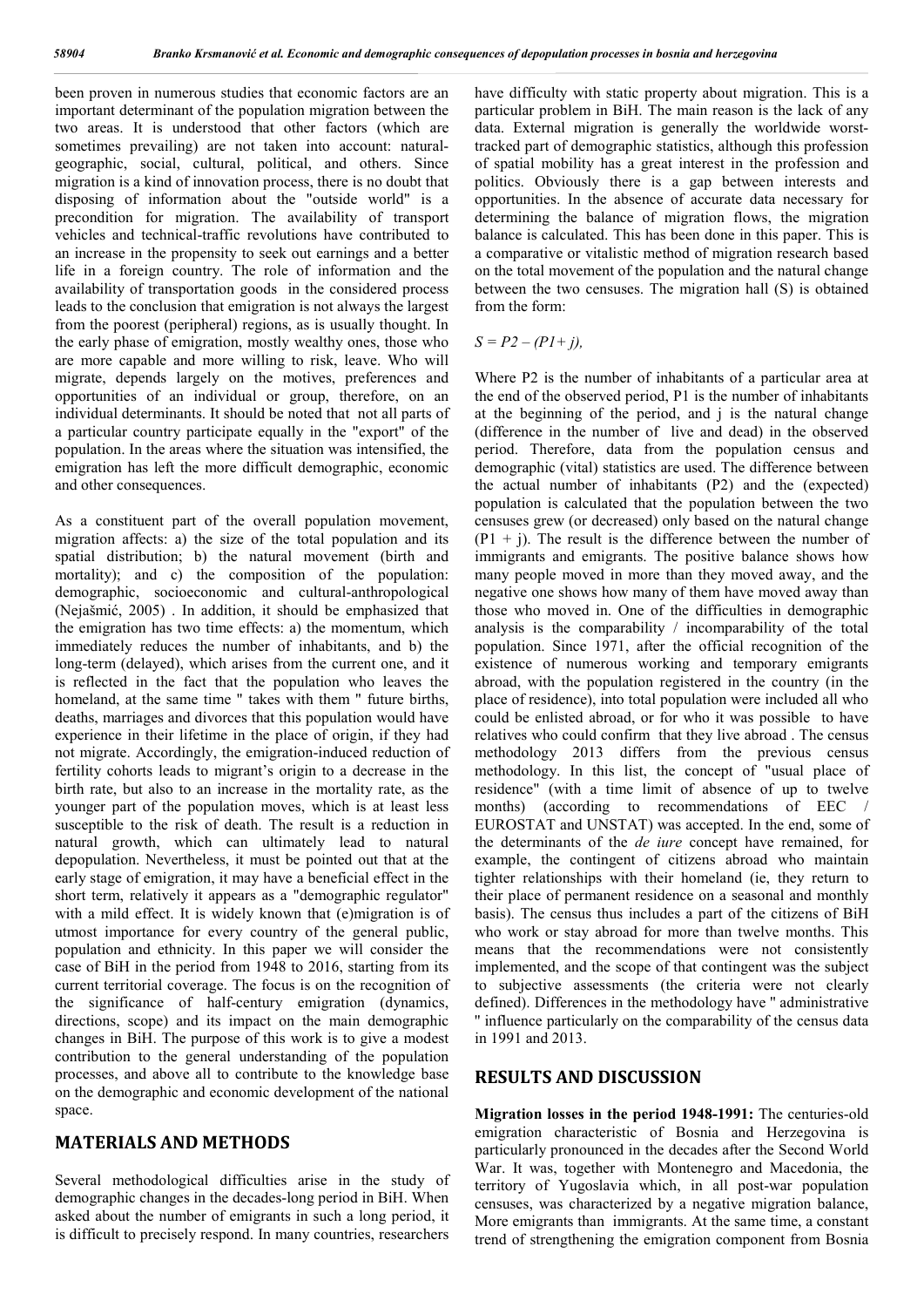and Herzegovina is evident. The emigration from BiH from the first postwar census in 1948 to the 1991 census and the disintegration of Yugoslavia is marked by three major currents: a) permanent emigration (1948-1991), b) emigration after the opening of borders (going to work, 1961-1991) and c) emigration to other republics of the SFRY (1948-1991). The more massive wave of migration of workers began in 1968. Non-agricultural economic sectors could not absorb all the workforce that came from the countryside, so unemployment grew more and more. In addition, the five-year development plan of the country (1966-1970) envisaged slowing down the employment rate. Undoubtedly, an additional increase in unemployment would cause a serious social crisis. Therefore, the saving output was found in the "opening of borders" and allowing the employment of residents abroad. The demand for all profiles of workers, the possibility of multiple wages, more favorable opportunities for professional work in the profession, etc. has contributed to the massive emigration which is , quite understandable and attractive factor . Thus, the Western European market has attracted not only the deagrarized and unemployed population, but also a large number of employed people, which was 35.5% among the workers abroad in 1971. "Promised Land" becomes FR Germany, which accounted for about 70% of the total contingent of migrant workers from BiH in 1971.

It has already been said that since 1971, the population censuses included citizens working abroad, and since 1981 members of the family who are staying with them, also. Census lists are not the best source for monitoring the external migration, they give the current state (current cross-section), every ten years. In particular, the census is unreliable regarding the number of citizens abroad, since it is estimated that only a small part of the evicted continent is included in overseas countries. In the post-World War II period, BiH was distinguished by the strong emigration, the most prominent among the regions of the former Yugoslavia. The reasons for this should be sought in economic and demographic factors. Unequal effect of these factors in BiH and in the Yugoslav territory, as a whole, have created the conditions for maintaining a permanent negative migration balance throughout the mentioned period. Economic-demographic circumstances in BiH have encouraged the population to move out.

**Table 1. Net migration balance in BiH 1948-1990**

| Period      | Net migration saldo total | Per year                                                                                                                                                                                                                       |
|-------------|---------------------------|--------------------------------------------------------------------------------------------------------------------------------------------------------------------------------------------------------------------------------|
| 1948-1952.  | $-29.779$                 | $-5.956$                                                                                                                                                                                                                       |
| 1953-1960.  | $-161.610$                | $-20.201$                                                                                                                                                                                                                      |
| 1961-1970.  | $-216.072$                | $-21.607$                                                                                                                                                                                                                      |
| 1971-1980.  | $-133.780$                | $-13.378$                                                                                                                                                                                                                      |
| 1981-1990.  | $-171.207$                | $-17.121$                                                                                                                                                                                                                      |
| $\sim$<br>. | .                         | the first control of the first state of the first state of the first state of the state of the state of the state of the state of the state of the state of the state of the state of the state of the state of the state of t |

Source: Author's calculation by vital-statistic method

In the period from1948-1981, 548,417 people from Bosnia and Herzegovina moved out, and 158,291 people moved in. The percentage of the net migration balance of the total population varies by individual periods. The smallest was in the interval from 1948-1952, when the average number of inhabitants was 1.1%, and the highest 6.1% in the period from 1961-1970. However, the percentage of net migration balance in relation to natural increase is much higher and exceeds the 25% in the ninth decade. Therefore, emigrations from BiH were very significant.

The economic impact on the large migration balance came from the fact that BiH was less developed than the immigrant areas of the former Yugoslavia, and of which it developed even more slowly. On the other hand, demographic processes in Bosnia and Herzegovina were more dynamic than in the former Yugoslavia as a whole, so it was constantly making pressure for moving to areas where this demographic dynamism is weaker. Initially, migration of workers took place according to the model of temporary, circulating workers, i.e. according to the model of gastarbeiter ("guest worker", the term originated in the Federal Republic of Germany). It was thought that at the time of the convoy, migrants would provide the necessary labor force (and without of some more important social and syndicate rights), and with the advent of the crisis, they would return home. It was widely believed that this model corresponds not only to hosts, but also to migrants and countries of origin. But over time, it has strengthened the conversion of temporary migrant workers into permanent migrants, and the overseas worker becomes an emigrant.

It has already been pointed out that post-war migrations from the former Yugoslav republics are considered in the context of external migration. This was done for the period from 1948- 1991. According to the relevant sources, it can be established that about 350,000 people moved out of Bosnia and Herzegovina to other republics of the SFRY (now independent states) (Breznik, 1975). Bosnia and Herzegovina is second in terms of external migration (behind Croatia). The most reproductive part of population has left the BiH. A special problem was the mass phenomenon of the emigration of highly qualified workers, skilled labor and young highly educated people.

#### **Migration losses in the period 1991 – 2016**

At the beginning of the nineties, BiH enters into one of the special stages of its socio-political and demographic development. The war on its territory and the postwar and transitional difficulties, with the inevitable influence on social events and processes have shook especially the demographic trends. War events in BiH in the early 1990s have caused very intensive evictions. Migration losses as a result of the war (1992-1995) amounted to 527,000 people. Based on the data on the number of immigrants in the interim period from 1991 to 2013, the vital statistics data, and the application of the vitality method for determining migration, we can estimate that from 1991 to 2016, about 1,152,437 people migrated, which is 26.3 % of the average number of inhabitants. That emigration tide was mainly directly caused by war (refugees), but also by economic opportunities. The highest average annual negative migration balance rate was recorded in Bosnia and Herzegovina in the period from 1992-95 (-51.8 per 1000 inhabitants), with a total loss of one million people. Half of that loss was recovered between 1995 and 2000, close to 500,000, and the rest is outside BiH 527,000 (Pašalić, 2012). Considering the total change (decrease) in the number of inhabitants in BiH between 1991 and 2016, it is possible to quantify their impact on the resulting decrease in the total number of inhabitants in that time horizon, as it follows:  $D = (NM) + (IE) D = (874,785-844,523) + (-1,152,437) =$  $(+16,460) + (-1,152,437) = -1,135,977$ , then the total number of inhabitants for 2016 will be performed. From the form:

 $D = P2 - P1$  where there is an inter-population change in the population: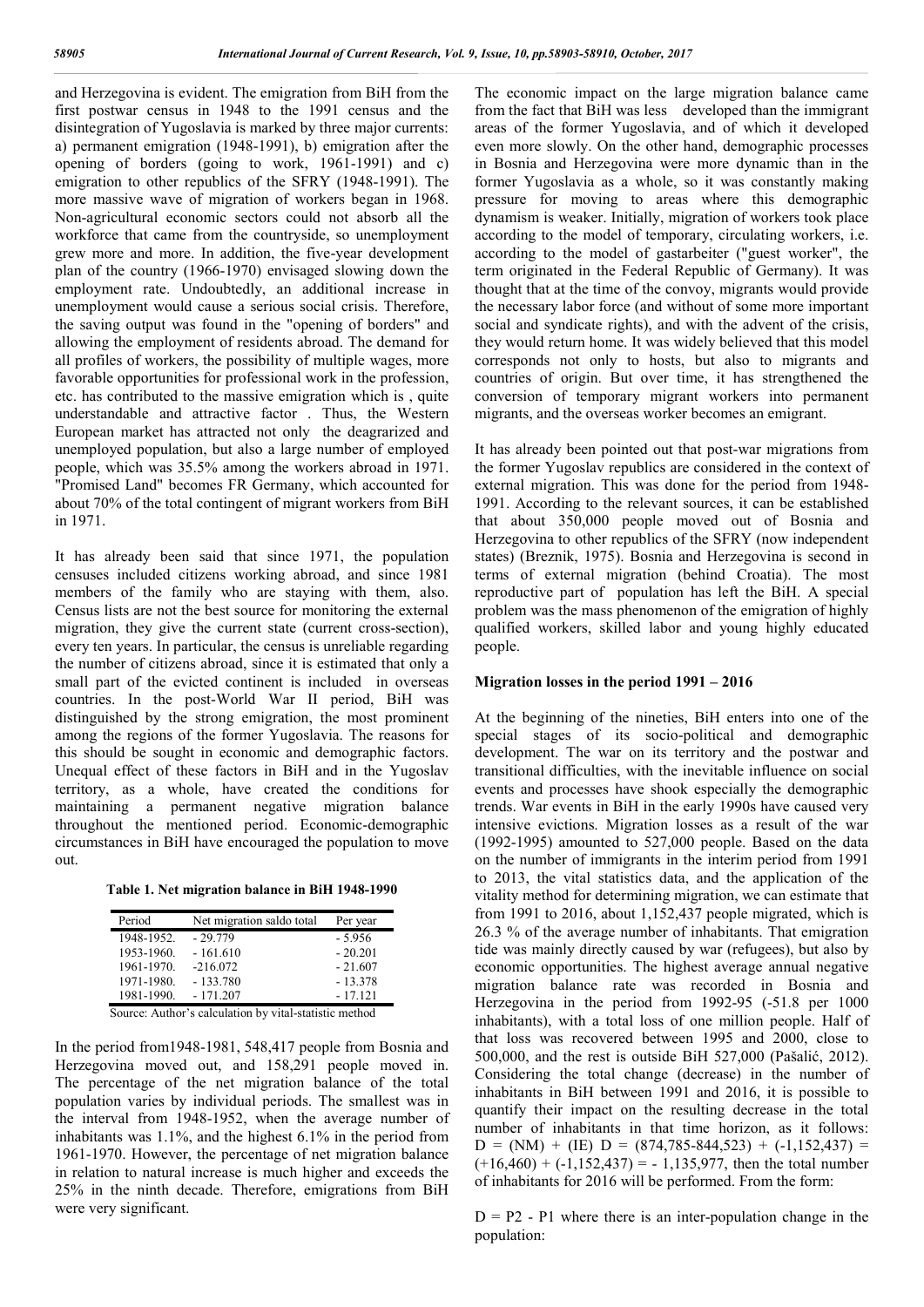P1 = 4.377.033 (1991) - 1.135.977 (total demographic losses  $1991/2016$ ) = 3.241.056.

So in the interim period from 1991 to 2016, the negative migration balance was the main factor in total depopulation in BiH, while the natural decrease was in the same direction, but with a significantly lower weight. It should be emphasized, first of all, that the war is on the worsened migration balance, which was already negative before, that is on the migration that is followed by the war, and after the war, especially in the conditions of economic recession (the case in BiH), it affects the direction and intensity of changes in the total number of inhabitants and its structures (age, gender, economic, social, educational, national and others).

uneven economic development, and the economically backward areas are at the same time areas of weaker natural demographic dynamics and, at the same time, emigrationally more intensive. Today, however, one can say that such demographic features of certain regions have become a factor (cause) of their economic lag, because without their demographic revitalization there is no basis for further socioeconomic development. In the past post-war period, the immigration of Bosnia and Herzegovina is directed primarily towards Sarajevo and its surroundings (Canton Sarajevo) both from the midland of BiH and from the so-called Arabic countries. The refugee exodus from Bosnia and Herzegovina to Serbia and Croatia was considerably higher. Between 1991 and 1997, according to official data, about 240,000 people from

**Table 2. Demographic losses in BiH (1991-2016)**

|                        | <b>Birth</b> | Death      | Birth rate | Migration balance | Total depopulation |
|------------------------|--------------|------------|------------|-------------------|--------------------|
| Bosnia and Herzegovina | 874 785      | 858.325    | $+16.460$  | $-1152.437$       | -1135977           |
| Republic of Srpska     | 293 613      | 338.955    | $-45.342$  | $-355.529$        | $-400871$          |
| Federation of BiH      | 552972       | 496 570    | $+56402$   | -779 873          | $-723471$          |
| District Breko         | 28 200       | 22 800     | $+ 5400$   | $-17035$          | $-11635$           |
| $-$<br>_ _ _ _ _ _     |              | _ ____ _ _ |            |                   |                    |

Source: Pašalić, S. (2012). Expert report, ICTY, Hague

**Table 3. Census results in BiH 2013**

| <b>BiH</b>               | Serbs      | $\%$ | <b>Bosniaks</b> | $\%$ | Proats     | $\%$ | Others     | $\%$ |
|--------------------------|------------|------|-----------------|------|------------|------|------------|------|
| 3.531.159                | 1.086.733  |      | 1.769.592       |      | 544.780    |      | 130.036    |      |
| $100\%$                  | 30.78      |      | 50.11           |      | 15.43      |      | 3.68       |      |
| Demographic losses 91/13 | $-279.371$ |      | -133.364        |      | $-216.072$ |      | $-217.085$ |      |
| $-845.874 - 19.32\%$     | $-20.45%$  |      | $-7.00\%$       |      | $-28.40$   |      | 62.53      |      |

Source: *Agency for Statistics of BiH, final results, 30.6.2016.*

| Range HDI in world | Country            | Value<br>HDI | Index of life<br>expectancy | Index of<br>education | Index of<br>income |
|--------------------|--------------------|--------------|-----------------------------|-----------------------|--------------------|
| 21.                | Slovenia           | 0,892        | 0,898                       | 0,905                 | 0,729              |
| 47.                | Croatia            | 0,805        | 0,845                       | 0,703                 | 0,537              |
| 52.                | Montenegro         | 0,791        | 0,803                       | 0,817                 | 0,600              |
| 64.                | Serbia             | 0.769        | 0.788                       | 0.709                 | 0.603              |
| 70.                | Albania            | 0,749        | 0,797                       | 0,640                 | 0,526              |
| 77.                | Macedonia          | 0,740        | 0,784                       | 0,612                 | 0,524              |
| 81.                | Bosnia and Herzeg. | 0.735        | 0.784                       | 0.668                 | 0.518              |

Source: HDR, 2013. page.152.

In the 2013 population census, a new concept was applied, i.e. the concept of the (de facto) total population, but something changed in relation to its original meaning. In accordance with the recommendations of the European Economic Commission of the United Nations and the European Community Statistical Office of 1998, the definition of the overall population in the 2013 census is based on the principle of "usual residence", which, however, is not completely identical to the standard definition of that term. Namely, it is important that the total population of BiH does not include its citizens who have been abroad for more than a year, and at the same time are foreign citizens staying in BiH for more than a year. Therefore, it follows that the 2013 census data on the total number of inhabitants and the number of inhabitants in certain structures are not precisely comparable with the same data from the previous censuses. But if we consider the published census results from the Agency for Statistics of BiH, where those who live abroad for more than a year are included into permanent (total) population, and if they are excluded from the permanent (total) number, we will get more objective and the real (existing) state of the total population in BiH and its lower territorial units. The 2013 census showed that the current trend of uneven spatial distribution of the population is further aggravated. Such distribution is, as a rule, a consequence of Bosnia and Herzegovina moved out from Bosnia and Herzegovina. But a part of them moved away to Western European and overseas countries, and part of them retained and took Croatian citizenship (Markotić 1999: 751-754). The number of people who migrated to Serbia ranged to 260,000, which was confirmed by the 2002 census, when more than 400,000 people who had moved since the 1990s from the former Yugoslav republics were listed in Serbia. Therefore, without 196,000 non-residents, people who are counted into the total population of BiH in 2013, although they are not residents, gives the total number BiH inhabitants of 3,335,159. From 2013 to the end of 2016, BiH has lost 94,103 inhabitants (migrations and natural increase), which in the end today gives a real population of 3,241,056.

#### **Demographic-economic consequences of emigration**

The results of the analysis confirm the statement from the introduction that BiH is one of the countries that had a significant loss of population in migration flows. Migration losses in recent decades are particularly worrying, as they occur in circumstances of reduced fertility, negative natural growth, depopulation and aging of the population.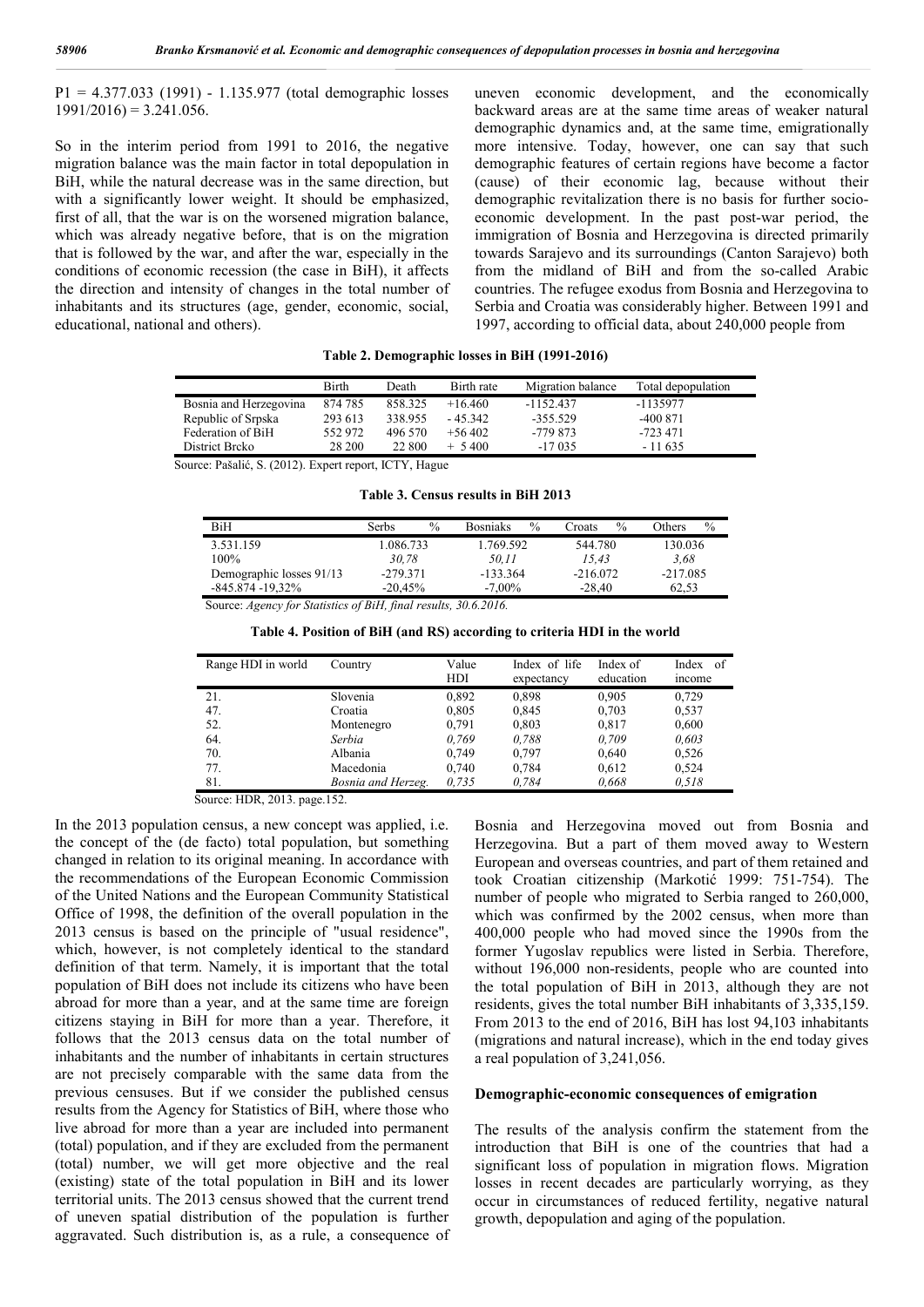The 2013 census has pointed out the major demographic disorders in BiH. The most significant of all are: depopulation, desertion of villages, aging, refugees, migration abroad, etc. These changes are limiting the overall socio-economic development. It is now clear that human resources are not unlimited and that any consideration of the future must take into account the minimum population needed to maintain the existing infrastructure. In the countries of the world, a synthetic indicator is used, also called the (*human development index*), which is consistsed of three indicators: income per capita, education (share of literate in the total population and average number of years of schooling aged 25 and over it per capita), and the life expectancy on the birth date *( Human Development Report*).

In the World Bank's report on migration and remittances from abroad states that in 2005 there were 1.47 million emigrants from Bosnia and Herzegovina around the world, and in 2016, 1.67 million. It is estimated that the amount of remittances sent by migrants to BiH was from 2.5 to 3.7 billion USD a year, which represents a significant share of the country's economy. Official statistics show that the inflow of foreign remittances from abroad to Bosnia and Herzegovina over the past decade increased by 130 percent, and Bosnia and Herzegovina in 2009 was 7th in the world according to the amount of remittances per capita. Remittances as an alternative source of income can partly be explained by the high rate of work inactivity in the country. The emigration movements after the war were largely influenced by political reasons and that mainly involved refugees and asylum seekers. Later, there was a large wave of migrant returns in Bosnia and Herzegovina. However, in recent times, motives for emigration from the country are mostly of an economic nature. Highly skilled workers are prone to seek better paid jobs abroad, which creates the problem of "brain drain". It is estimated that around 20 percent of people aged 25 and over, who have a third degree of education, and who originate from Bosnia and Herzegovina, currently live in one of the OECD countries. A well-established migrant network makes easier the high mobility of people, regardless of whether it is a formal or illegal mobility, which, in particular, is more and more worrying for receiving countries.

The impact of migration on the country of origin is complex. On the one hand, migration diminishes the base of domestic human resources, while on the other hand, remittances sent by migrants to their families in the country contribute significantly to the economy of the country. Regardless of the impact, a healthy balance is crucial for the country's economy. Although going abroad can be a significant economic sedative for migrants, but also for society as a whole, especially in times of severe crisis, it does not, however, provide a sound basis for sustainable social and economic development. In order to establish the foundations for such development, it is necessary to encourage the return of migrants to the homeland, but at the same time to keep open the option of going abroad for those who want it. Local labor markets must be made attractive and it is necessary to create as many opportunities for the employment of those highly qualified workers.

#### **Changes in population and depopulation**

As emigration, along with other unchanged conditions, reduces the population, the questions arise: how much emigration has affected the loss of population? How much would BiH have inhabitants if there was no emigration? Apart from emigration,

Bosnia was losing its population due to wars and diseases. Two world wars and a civil and ethnic war (1992-1995) have left heavy consequences. Since migrations related to the wars were specially processed, it remains to be determined that there were pure demographic losses (reduced birth rate) and war losses (directly or indirectly related to warfare). Demographic determinants, by their nature, are long-term both for their causes and for their consequences for demographic and socio-economic development. These determinants are long-term conditioned by the movement of essential components of the population development, especially the component of the natural movement of the population. In the type of closed population, those are fertility / natality and mortality, and in the type of an *open* population, immigration and emigration follow them.

**Тable 5. Depopulation in BiH and Srpska (1991-2016)**

|                       | Population<br>1991. | Population<br>2016. | Depopulation |
|-----------------------|---------------------|---------------------|--------------|
| Republic of Srpska    | 1 558 387           | 1 157 516           | $-400.871$   |
| Federation of BiH     | 2 731 019           | 2 007 548           | $-723471$    |
| <b>Brcko District</b> | 87627               | 75 992              | $-11635$     |
| <b>BiH</b>            | 4 377 033           | 3 241 056           | $-1135977$   |

Source: Author's calculation based on vital-statistic data; <sup>2</sup>The census results were published by the Agency for Statistics of BiH without consent of Institute of Statistics of the Republic of Srpska

The 2013 census showed that the current trend of uneven spatial distribution of the population is further aggravated. Such an arrangement is, as a rule, a consequence of uneven economic development, and the economically backward areas are at the same time areas of weaker natural demographic dynamics and, at the same time, emigrationally more intensive. Today, however, it can be said that such demographic features of certain regions have become a factor (cause) of their economic lag, because without their demographic revitalization there is no basis for further socio-economic development.

#### **Demographic aging**

By emigration of younger people, the so-called aging of the generations in the age structure (numerically weak), and, as has already been pointed out, a long-term (delayed) effect arises due to the outflow of the (bio) reproductive potential. Such impaired generation of parents has an effect in emigration area to reduce the number of births, which, with the influence of other factors, results in aging of the population, which leads to an increase in the share of people in older age (65 years or more). Therefore, the changes in the age structure of the population of BiH contain two comparable global demographic processes: the reduction of the share of young people while increasing the share of the old population.

**Table 6. Age structure of population in BiH (1991 and 2013)**

| Age       | 1991       |               | 2013       |               |
|-----------|------------|---------------|------------|---------------|
|           | Population | $\frac{0}{0}$ | Population | $\frac{0}{0}$ |
| $0 - 14$  | 1.027.391  | 23,5          | 543.719    | 15,4          |
| $15 - 64$ | 2.962.815  | 67,7          | 2.485.444  | 70,4          |
| $65+$     | 284.365    | 6,5           | 501.996    | 14,2          |
| Unknown   | 102.462    | 2,3           |            |               |
| Total     | 4.377.033  | 100           | 3.531.159  | 100           |

Source: Statistic Year book 1993-1998. Institute for Statistics, Sarajevo, 1998.

Census in BiH 2013., Agency for Statistics of BiH, Sarajevo, 2016. Beside the increase in the share of older people in the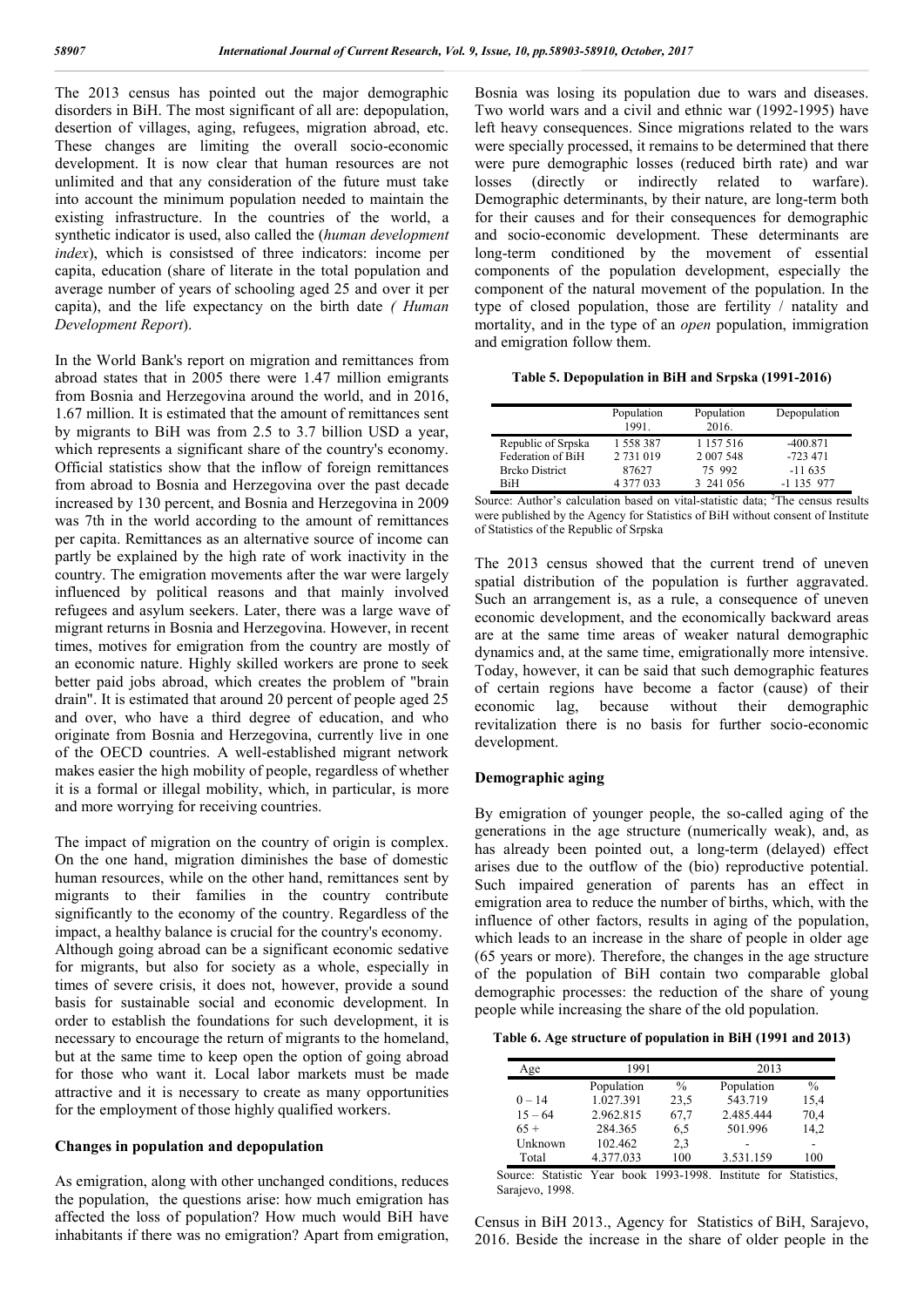total population (14.2% of the elderly were recorded), there was also a significant decrease in the share of population aged 0-14 (from 23.5% to 15.4%), which is also a relevant indicator of demographic aging. The process of aging has broke down, getting more and more unfavorable features from census to census. Comparing census data between 1991 and 2013 shows that the population of BiH is characterized by very rapid aging and the high degree of aging. The change index from 1991 to 2013 shows a decrease in the number of young people (up to 34 years old), with a particularly strong decrease in the youngest groups, and on the other hand an increase in the number of old age groups, especially the oldest age groups (partial aging).

**Table 7. Functionally structural indicators of BiH population<sup>1</sup>**

| Territory              | Age<br>category | $K_m$ | k.    | $1_{S}$ |       |
|------------------------|-----------------|-------|-------|---------|-------|
| Bosnia and Hercegovina | old             | 15.39 | 14.21 | 0.92    | 46,14 |
| Republic of Srpska     | old             | 14.14 | 16.59 | 1.17    | 41.07 |
| Federation of BiH      | old             | 16,08 | 12.88 | 0.80    | 49.91 |
| <b>Brcko District</b>  | old             | 15.86 | 14.53 | 0.93    | 33,09 |

Source: Author's calculation based on census data in BiH 2013.

The high increase in the share of the aging population, especially the oldest part of that contingent, shows that BiH has approached the situation in the developed European countries, where (at least in most of them) the proportion of people in the older age group of an old contingent is growing considerably faster (Nejašmić, 2008). Other analytical indicators of the composition according to age are confirmed by the presented values. The average life expectancy (age) of the BiH population is in constant increase. In 1991, that was 34 years, in 2013, 39.5 years, age index (number of those of 65 years old and older compared to 100 young people 0-14) in 1991 it was 54.4, in 2013 it was 92, 3. In order to understand the aging process there is a depicting comparison of the children's database (0-4: 4,93%) and people over 75 years old (5,89%) in 2013, and those age groups are very unfavorable, as the age group of over 75 predominates. So there is a growing inversion of an old pyramid in action. Judging by the presented analytical indicators, the population of BiH is marked by a whole old age, with some lower territorial units falling into the category of a very old age.

**Table 8***.* **Value of demographic index**

| Territory          | ipn/p(n i) | $p(0-14)$ | $p.f.20-29$ | Iv   | I <sub>0</sub> (ss.0III) |
|--------------------|------------|-----------|-------------|------|--------------------------|
| Bosnia and         | 0,81       | 15.4      | 13.0        | 0.98 | 440.1                    |
| Herzegovina        |            |           |             |      |                          |
| Republic of Srpska | 0,78       | 14,2      | 12.0        | 0.63 | 458.3                    |
| Federation of BiH  | 0,81       | 16,1      | 13,6        | 1.27 | 428,7                    |
| District Breko     | 0.95       | 15.9      | 12.4        | 1.03 | 470.4                    |

**Labor force:** The determinants of the work contingent in the long term period are identical to those of the overall age structure (birth rate, mortality, migration and external factors). The determinants of the work contingent in the short and medium term are the size of the entry (inflow) of the

population into the work contingent, and the size of the outgoing (outflow) from the working age. Therefore, the basic factors determining the reproduction of the working population of the population are: a) entry or influx of the population during working hours; b) the outbreak or outflow of the population from the working age. When the ingress is greater egress of working age, then there is a prolonged reproduction of a work contingent, if we have simple reproduction, or when the egress is higher than the ingress then that makes a downward reproduction of the work contingent.

**Table 9. Ingress and egress into the work contingent in Srpska**

| Year   | Ingress | Egress                                             | Index |
|--------|---------|----------------------------------------------------|-------|
| 2017.  | 11 647  | 18842                                              | 61,81 |
| 2018.  | 11497   | 20 10 6                                            | 57,18 |
| 2019.  | 11439   | 19897                                              | 57,49 |
| 2020.  | 11 156  | 20 118                                             | 55,45 |
| 2021.  | 11 101  | 19518                                              | 56,87 |
| Total: | 56 840  | 98 481                                             | 57,72 |
|        |         | Source: Author's coloulation besed on primery data |       |

Source: Author's calculation based on primary data

The coefficient of entry that shows the number of people aged 10-14 years old per 100 people in labor age in a given year *(t)* is the indicator of the approximate size of inflows of the new generations during the working period in the next five years in relation to the current size of the work contingent:

*u "= P (10-14) / P (15-64) x 100*

*u "= 56 840/799 016 x 100 = 7.11*

The correlation between ingress and egress to and from the work contingent is the coefficient of substitution (*z),* which is at the same time the measure of the demographic pressure of the young population on employment. Repeated reproduction of the work contingent is in the Republic of Srpska. In the next five-years period, 100 people who leave the labor contingent will replace an average of 58 people, or 42% less. If the impact of the age structure of the population on consumption is observed, it should be emphasized that the scope and structure of total, and especially personal and public spending are closely related to the movement of the number and changes of many population structures. Starting from the significance of the age structure and changes in it and public spending, two relevant moments are underlined:

- The existing proportions between certain age groups, especially between the contingent of young people, the working and the old population;
- The dynamics of certain age contingents in a certain period of time.

The proportions between individual age groups and their dynamics have an effect, along with other factors, on the volume movement of aggregate consumption and savings, as well as on the structure of changes in consumption. Demographic labor force reserves in a relative amount show the rate or percentage of economic unexploitment of the work contingent, which we come up with by putting into the ratio of inactive people in working age, i.e., demographic reserves of the labor force with the number of residents in working age.

*a "n = Pn (15-64) / P (15-64) x 100*

 <sup>1</sup> The data are calculated without excluding 196,000 non-residents from the total population, which in certain percentages changes the established coefficients and indices, especially in the Republic of Srpska, where a large number of non-residents from the category of an elderly population are registered. By contrast, in the Federation of BiH, the younger contingent of the population is registered, which in certain percentages gives a better picture of the stated coefficients and indexes.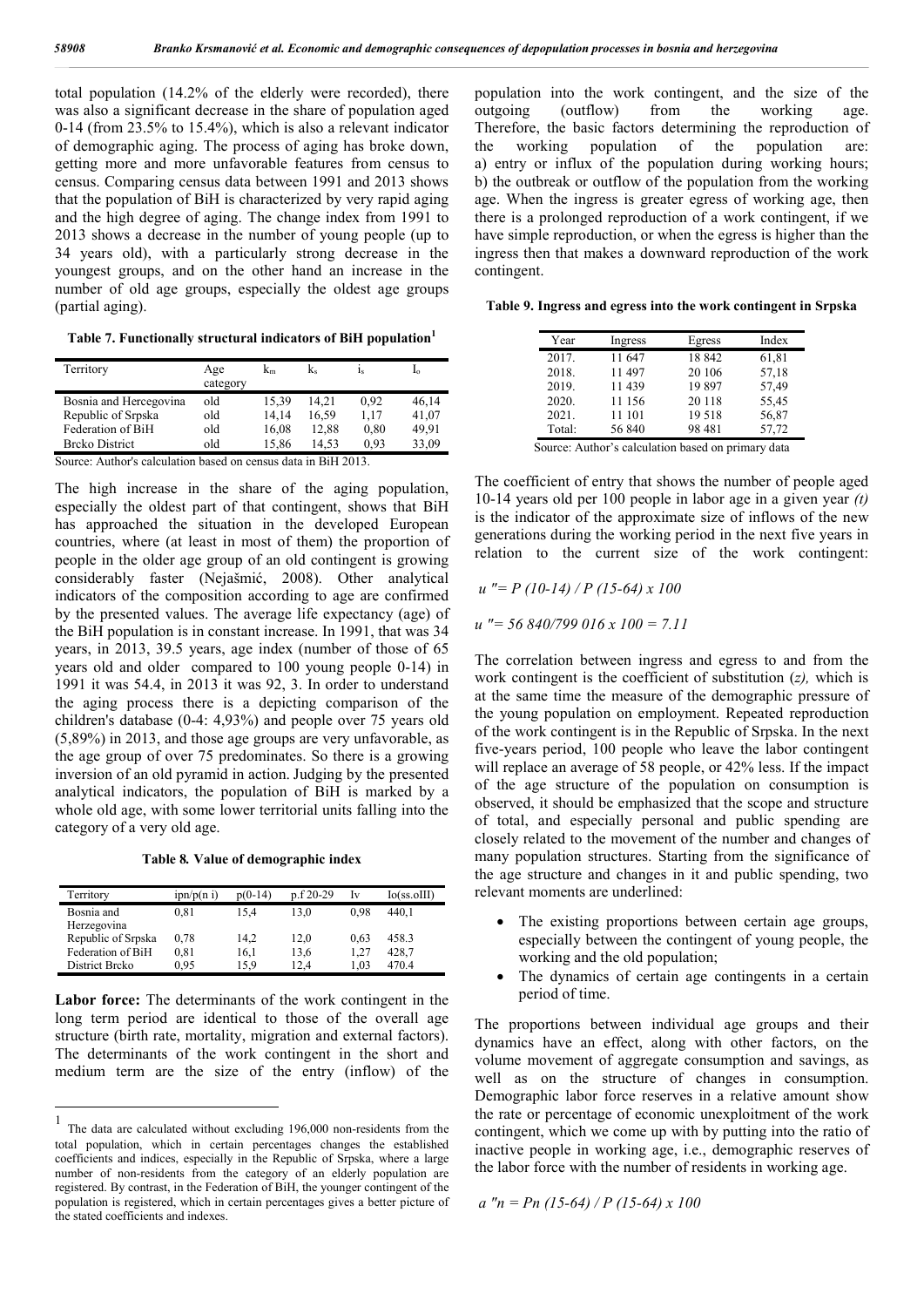The volume of demographic labor force reserves is particularly important for low-income countries, where, due to the low working age population growth, any increase in demand for labor in non-agricultural activities requires the economic activation of previously unexploited labor resources.

emigration effects also came to its fullest. By migration of the most vital age structures, the reduction of fertility cohorts resulted in the reduction of birth and an increase in the mortality rate. There were several factors that affected biological (natural) depopulation, and in the first place there effects also came to its fullest. By migration of the age structures, the reduction of fertility cohorts the reduction of birth and an increase in the rate. There were several factors that affected



Source: Author's calcualtion, TC, Bijeljina, 2016.



### **Conclusion**

In the period from 1948 to 2016, a strong emigration took place from the territory of the present-day state of Bosnia and Herzegovina, and around 1.67 million inhabitants moved out. Emigration has not diminished over time, it is still ongoing, which is of particular importance from the point of view of demographic consequences, as it occurs in conditions of reduced birth, depopulation and aging of the population. Emigration at the beginning of the 20th century occurred in very high fertility circumstances, partly alleviating the outflow of human capital. Nevertheless, immigration played an important role in this, replacing the structure of the total evicted contingent. In fact, immigration has delayed the Bosnian-Herzegovinian "demographic breakdown" for hal century. The loss that was caused by the historical external migration has absorbed 47.3% of the average population, or 52% of total natural change (increase). Only few countries have had such population loss in external migration. Emigration or negative migration balance is the main factor (stronger than war losses and epidemics) of demographic losses, as well as slow growth in the number of BiH population in the 21st century. In the hypothetical '' closed population '' (ie without external migration), BiH would have at least 4.5 million inhabitants in 2013, or 30% more than the listed number. External migration with the spatial selectivity of its input and output flows also affected the differentiated regional demographic development of BiH. Long n or negative migration balance is the main factor<br>than war losses and epidemics) of demographic<br>well as slow growth in the number of BiH population<br>t century. In the hypothetical "closed population " (ie<br>xtermal migration

was a continuous and strong emigration. This is one of the main factors for which BiH has had an accelerated process of demographic transition. The emigration of young age groups (at the same time potential parents) along with depopulation, also has a crucial role in the aging of the population, a dominant demographic process in BiH. Thus, it can be concluded that the *circulus viciosus* of emigration (negative migration balance) a more pronounced inversion of an old pyramid and an extremely unfavorable changes in the determinants of natural movement, continues. This will have an effect on the further deterioration of the age structure (aging) and on decrease in the total number of inhabitants of BiH, by the legitimacy of demographic inertia and negative momentum. an balance) a more pronounced inversion of an old<br>
and an extremely unfavorable changes in the<br>
nants of natural movement, continues. This will have<br>
and on decrease in the total number of inhabitants of<br>
the legitimacy of

#### **REFERENCES**

- Breznik, D. 1975. *Unutrašnje migracije pregled*, 19 (5): 169‒176.
- Hranilović, N. 1987. Iseljenička politika i služba u Jugoslaviji *između dva rata*. *Migracijske teme* , 3 (3-4): 325‒334.
- Jones, H. 1990. *Population Geography* . London: Paul Chapman.
- Nejašmić, I. 2005. Demogeografija: stanovništvo u prostornim *odnosima i procesima*. Zagreb: Školska knjiga.
- Nejašmić, I. 2008. *Stanovništvo Hrvatske: demogeografske studije i analize*. Zagreb: Hrvatsko geografsko društvo.